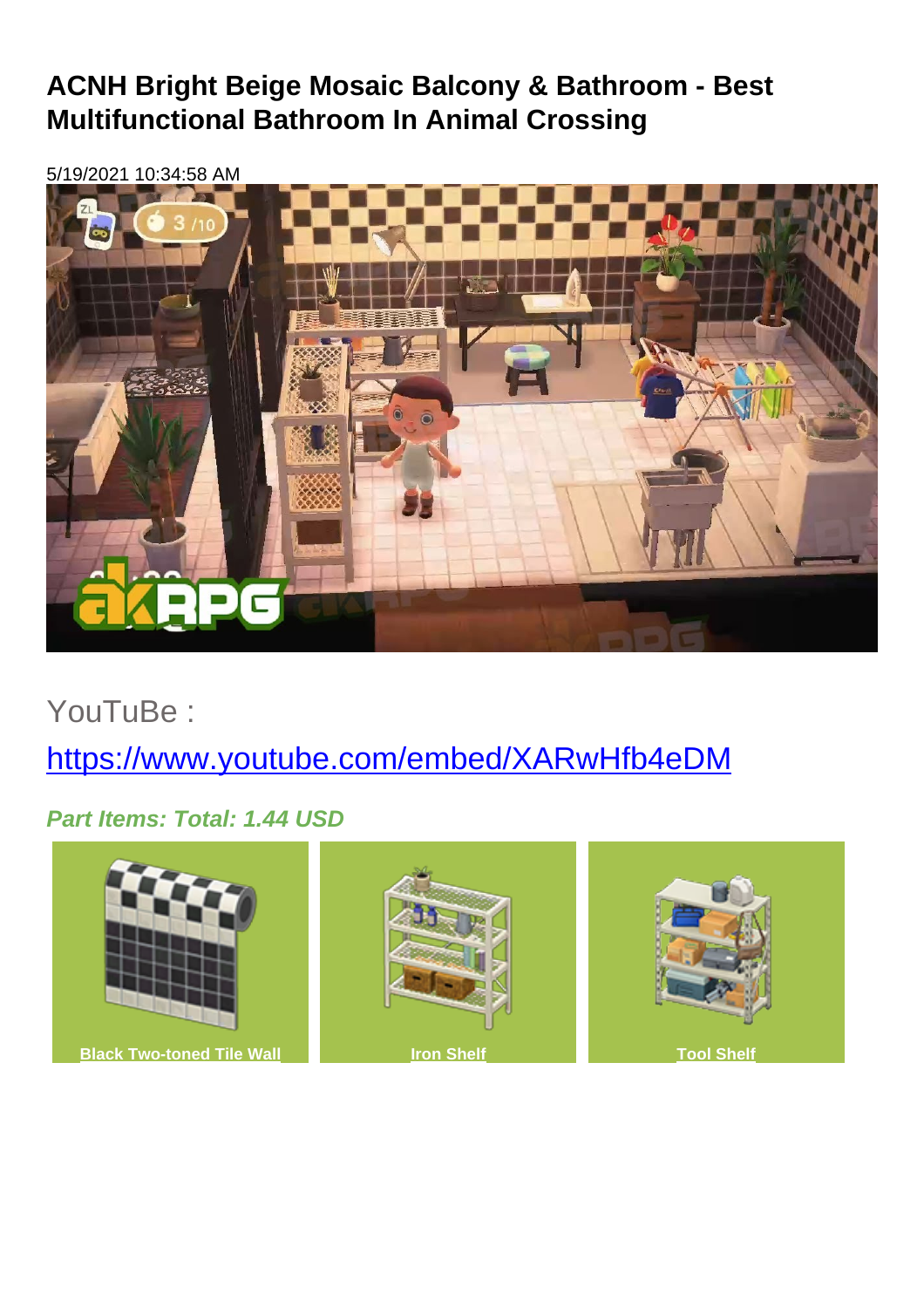

**[Rattan Towel Basket](https://www.akrpg.com/animal-crossing-database-prices/details-rattan-towel-basket)**

In Animal Crossing, you can't really put on the real window indoors and let the sunshine come in, so the lighting is important, especially in the bathroom. This room is the perfect example of utilizing lighting properly. it makes the room feels as if there is actual sunshine coming in from a skylight window above. and the decor of this multifunctional bathroom is generally very minimalism, Pinterest vibe. The noir and beige mosaic wall tile are bomb. And to match it, we have the matte nude white iron shelves and the white marble bathtub. So that's the general philosophy for this design, and if you enjoy our decor collections, you can check out more creative designs on akrpg.com, we also provide services for you to **[Buy Cheap ACNH Items](https://www.akrpg.com/animal-crossing-new-horizons-items)**, [ACNH Bells](https://www.akrpg.com/animal-crossing-new-horizons-bells), [ACNH Nook Miles Ticket](https://www.akrpg.com/buy-nook-miles-tickets) here at Akrpg.com!